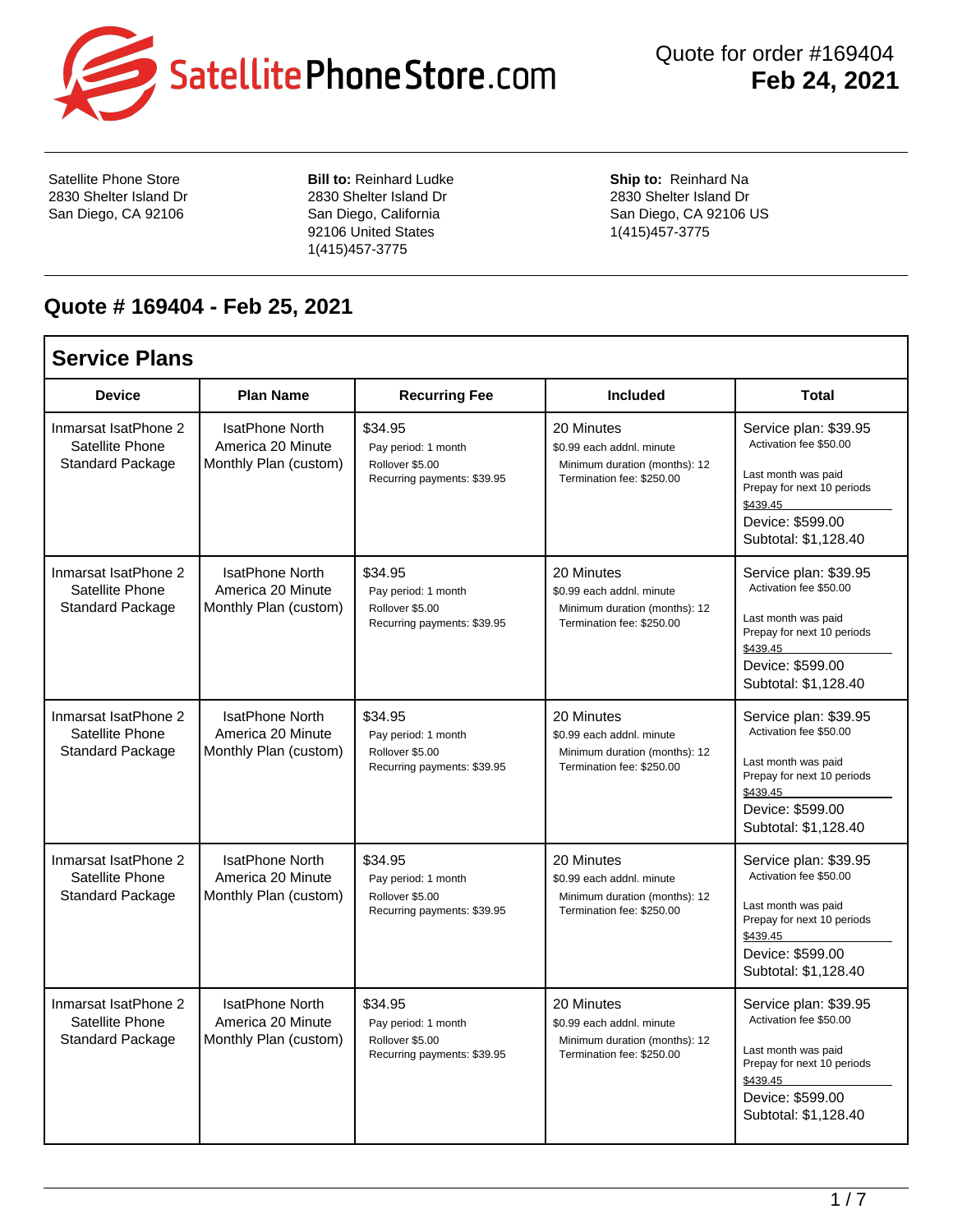| Inmarsat IsatPhone 2<br>Satellite Phone<br><b>Standard Package</b> | <b>IsatPhone North</b><br>America 20 Minute<br>Monthly Plan (custom) | \$34.95<br>Pay period: 1 month<br>Rollover \$5.00<br>Recurring payments: \$39.95 | 20 Minutes<br>\$0.99 each addnl. minute<br>Minimum duration (months): 12<br>Termination fee: \$250.00 | Service plan: \$39.95<br>Activation fee \$50.00<br>Last month was paid<br>Prepay for next 10 periods<br>\$439.45<br>Device: \$599.00<br>Subtotal: \$1,128.40 |
|--------------------------------------------------------------------|----------------------------------------------------------------------|----------------------------------------------------------------------------------|-------------------------------------------------------------------------------------------------------|--------------------------------------------------------------------------------------------------------------------------------------------------------------|
| Inmarsat IsatPhone 2<br>Satellite Phone<br><b>Standard Package</b> | <b>IsatPhone North</b><br>America 20 Minute<br>Monthly Plan (custom) | \$34.95<br>Pay period: 1 month<br>Rollover \$5.00<br>Recurring payments: \$39.95 | 20 Minutes<br>\$0.99 each addnl. minute<br>Minimum duration (months): 12<br>Termination fee: \$250.00 | Service plan: \$39.95<br>Activation fee \$50.00<br>Last month was paid<br>Prepay for next 10 periods<br>\$439.45<br>Device: \$599.00<br>Subtotal: \$1,128.40 |
| Inmarsat IsatPhone 2<br>Satellite Phone<br><b>Standard Package</b> | IsatPhone North<br>America 20 Minute<br>Monthly Plan (custom)        | \$34.95<br>Pay period: 1 month<br>Rollover \$5.00<br>Recurring payments: \$39.95 | 20 Minutes<br>\$0.99 each addnl. minute<br>Minimum duration (months): 12<br>Termination fee: \$250.00 | Service plan: \$39.95<br>Activation fee \$50.00<br>Last month was paid<br>Prepay for next 10 periods<br>\$439.45<br>Device: \$599.00<br>Subtotal: \$1,128.40 |
| Inmarsat IsatPhone 2<br>Satellite Phone<br><b>Standard Package</b> | <b>IsatPhone North</b><br>America 20 Minute<br>Monthly Plan (custom) | \$34.95<br>Pay period: 1 month<br>Rollover \$5.00<br>Recurring payments: \$39.95 | 20 Minutes<br>\$0.99 each addnl. minute<br>Minimum duration (months): 12<br>Termination fee: \$250.00 | Service plan: \$39.95<br>Activation fee \$50.00<br>Last month was paid<br>Prepay for next 10 periods<br>\$439.45<br>Device: \$599.00<br>Subtotal: \$1,128.40 |
| Inmarsat IsatPhone 2<br>Satellite Phone<br><b>Standard Package</b> | <b>IsatPhone North</b><br>America 20 Minute<br>Monthly Plan (custom) | \$34.95<br>Pay period: 1 month<br>Rollover \$5.00<br>Recurring payments: \$39.95 | 20 Minutes<br>\$0.99 each addnl. minute<br>Minimum duration (months): 12<br>Termination fee: \$250.00 | Service plan: \$39.95<br>Activation fee \$50.00<br>Last month was paid<br>Prepay for next 10 periods<br>\$439.45<br>Device: \$599.00<br>Subtotal: \$1,128.40 |
| Inmarsat IsatPhone 2<br>Satellite Phone<br><b>Standard Package</b> | <b>IsatPhone North</b><br>America 20 Minute<br>Monthly Plan (custom) | \$34.95<br>Pay period: 1 month<br>Rollover \$5.00<br>Recurring payments: \$39.95 | 20 Minutes<br>\$0.99 each addnl. minute<br>Minimum duration (months): 12<br>Termination fee: \$250.00 | Service plan: \$39.95<br>Activation fee \$50.00<br>Last month was paid<br>Prepay for next 10 periods<br>\$439.45<br>Device: \$599.00<br>Subtotal: \$1,128.40 |
| Inmarsat IsatPhone 2<br>Satellite Phone<br><b>Standard Package</b> | IsatPhone North<br>America 20 Minute<br>Monthly Plan (custom)        | \$34.95<br>Pay period: 1 month<br>Rollover \$5.00<br>Recurring payments: \$39.95 | 20 Minutes<br>\$0.99 each addnl. minute<br>Minimum duration (months): 12<br>Termination fee: \$250.00 | Service plan: \$39.95<br>Activation fee \$50.00<br>Last month was paid<br>Prepay for next 10 periods<br>\$439.45<br>Device: \$599.00<br>Subtotal: \$1,128.40 |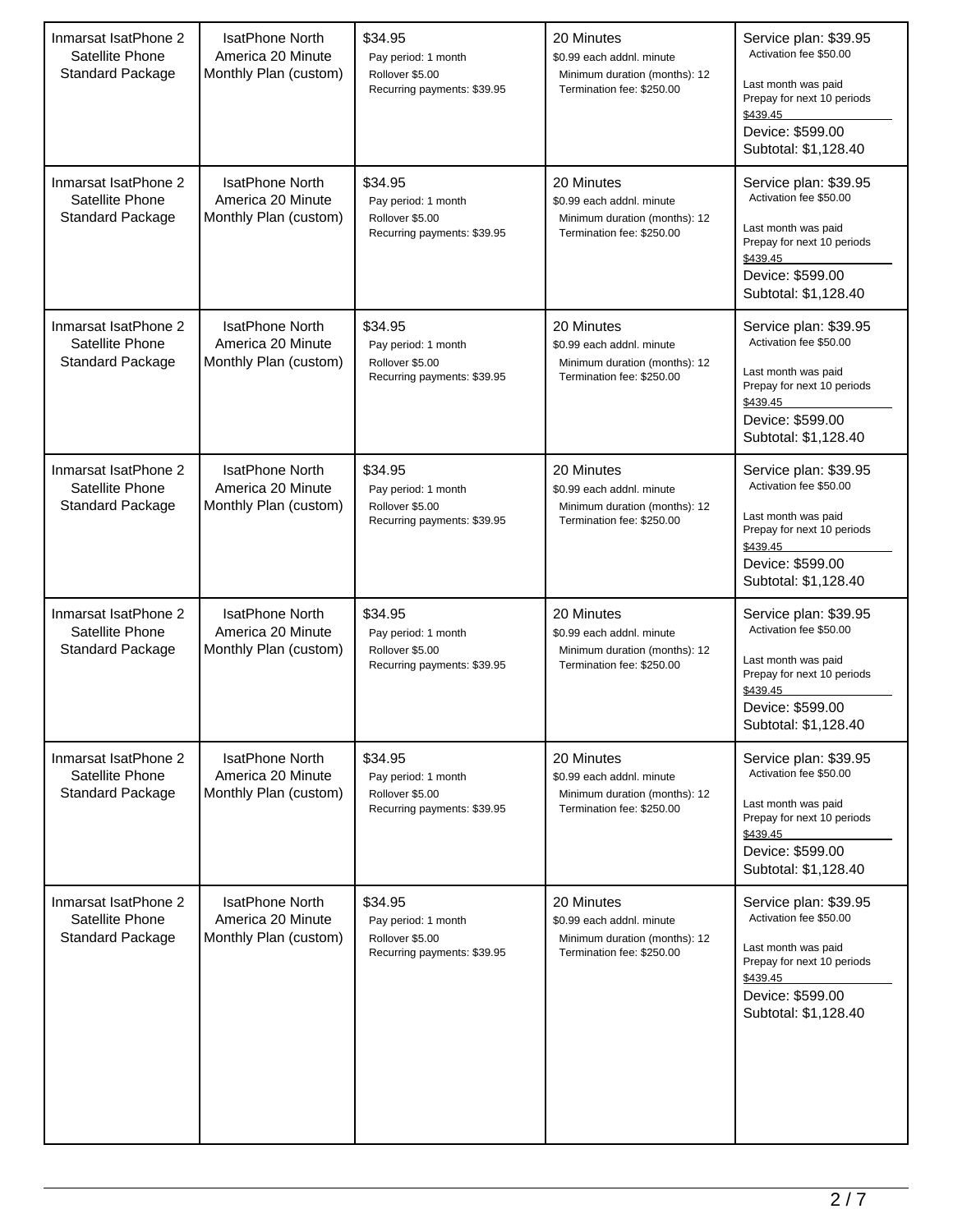| Inmarsat IsatPhone 2<br>Satellite Phone<br><b>Standard Package</b> | <b>IsatPhone North</b><br>America 20 Minute<br>Monthly Plan (custom) | \$34.95<br>Pay period: 1 month<br>Rollover \$5.00<br>Recurring payments: \$39.95 | 20 Minutes<br>\$0.99 each addnl. minute<br>Minimum duration (months): 12<br>Termination fee: \$250.00 | Service plan: \$39.95<br>Activation fee \$50.00<br>Last month was paid<br>Prepay for next 10 periods<br>\$439.45<br>Device: \$599.00<br>Subtotal: \$1,128.40 |
|--------------------------------------------------------------------|----------------------------------------------------------------------|----------------------------------------------------------------------------------|-------------------------------------------------------------------------------------------------------|--------------------------------------------------------------------------------------------------------------------------------------------------------------|
| Inmarsat IsatPhone 2<br>Satellite Phone<br><b>Standard Package</b> | <b>IsatPhone North</b><br>America 20 Minute<br>Monthly Plan (custom) | \$34.95<br>Pay period: 1 month<br>Rollover \$5.00<br>Recurring payments: \$39.95 | 20 Minutes<br>\$0.99 each addnl. minute<br>Minimum duration (months): 12<br>Termination fee: \$250.00 | Service plan: \$39.95<br>Activation fee \$50.00<br>Last month was paid<br>Prepay for next 10 periods<br>\$439.45<br>Device: \$599.00<br>Subtotal: \$1,128.40 |
| Inmarsat IsatPhone 2<br>Satellite Phone<br><b>Standard Package</b> | IsatPhone North<br>America 20 Minute<br>Monthly Plan (custom)        | \$34.95<br>Pay period: 1 month<br>Rollover \$5.00<br>Recurring payments: \$39.95 | 20 Minutes<br>\$0.99 each addnl. minute<br>Minimum duration (months): 12<br>Termination fee: \$250.00 | Service plan: \$39.95<br>Activation fee \$50.00<br>Last month was paid<br>Prepay for next 10 periods<br>\$439.45<br>Device: \$599.00<br>Subtotal: \$1,128.40 |
| Inmarsat IsatPhone 2<br>Satellite Phone<br><b>Standard Package</b> | <b>IsatPhone North</b><br>America 20 Minute<br>Monthly Plan (custom) | \$34.95<br>Pay period: 1 month<br>Rollover \$5.00<br>Recurring payments: \$39.95 | 20 Minutes<br>\$0.99 each addnl. minute<br>Minimum duration (months): 12<br>Termination fee: \$250.00 | Service plan: \$39.95<br>Activation fee \$50.00<br>Last month was paid<br>Prepay for next 10 periods<br>\$439.45<br>Device: \$599.00<br>Subtotal: \$1,128.40 |
| Inmarsat IsatPhone 2<br>Satellite Phone<br><b>Standard Package</b> | <b>IsatPhone North</b><br>America 20 Minute<br>Monthly Plan (custom) | \$34.95<br>Pay period: 1 month<br>Rollover \$5.00<br>Recurring payments: \$39.95 | 20 Minutes<br>\$0.99 each addnl. minute<br>Minimum duration (months): 12<br>Termination fee: \$250.00 | Service plan: \$39.95<br>Activation fee \$50.00<br>Last month was paid<br>Prepay for next 10 periods<br>\$439.45<br>Device: \$599.00<br>Subtotal: \$1,128.40 |
| Inmarsat IsatPhone 2<br>Satellite Phone<br><b>Standard Package</b> | <b>IsatPhone North</b><br>America 20 Minute<br>Monthly Plan (custom) | \$34.95<br>Pay period: 1 month<br>Rollover \$5.00<br>Recurring payments: \$39.95 | 20 Minutes<br>\$0.99 each addnl. minute<br>Minimum duration (months): 12<br>Termination fee: \$250.00 | Service plan: \$39.95<br>Activation fee \$50.00<br>Last month was paid<br>Prepay for next 10 periods<br>\$439.45<br>Device: \$599.00<br>Subtotal: \$1,128.40 |
| Inmarsat IsatPhone 2<br>Satellite Phone<br><b>Standard Package</b> | IsatPhone North<br>America 20 Minute<br>Monthly Plan (custom)        | \$34.95<br>Pay period: 1 month<br>Rollover \$5.00<br>Recurring payments: \$39.95 | 20 Minutes<br>\$0.99 each addnl. minute<br>Minimum duration (months): 12<br>Termination fee: \$250.00 | Service plan: \$39.95<br>Activation fee \$50.00<br>Last month was paid<br>Prepay for next 10 periods<br>\$439.45<br>Device: \$599.00<br>Subtotal: \$1,128.40 |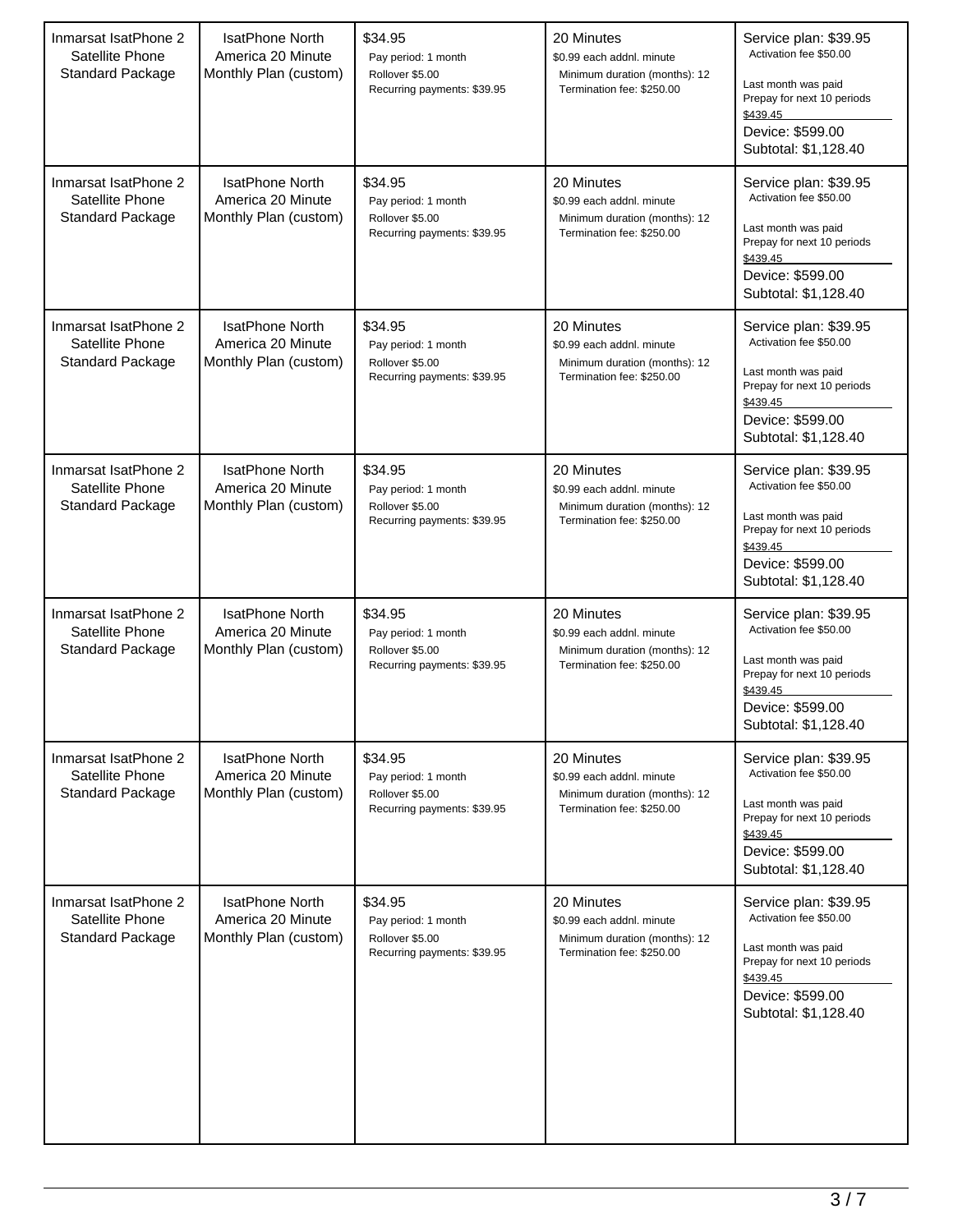| Inmarsat IsatPhone 2<br>Satellite Phone<br><b>Standard Package</b> | <b>IsatPhone North</b><br>America 20 Minute<br>Monthly Plan (custom) | \$34.95<br>Pay period: 1 month<br>Rollover \$5.00<br>Recurring payments: \$39.95 | 20 Minutes<br>\$0.99 each addnl. minute<br>Minimum duration (months): 12<br>Termination fee: \$250.00 | Service plan: \$39.95<br>Activation fee \$50.00<br>Last month was paid<br>Prepay for next 10 periods<br>\$439.45<br>Device: \$599.00<br>Subtotal: \$1,128.40 |
|--------------------------------------------------------------------|----------------------------------------------------------------------|----------------------------------------------------------------------------------|-------------------------------------------------------------------------------------------------------|--------------------------------------------------------------------------------------------------------------------------------------------------------------|
| Inmarsat IsatPhone 2<br>Satellite Phone<br><b>Standard Package</b> | <b>IsatPhone North</b><br>America 20 Minute<br>Monthly Plan (custom) | \$34.95<br>Pay period: 1 month<br>Rollover \$5.00<br>Recurring payments: \$39.95 | 20 Minutes<br>\$0.99 each addnl. minute<br>Minimum duration (months): 12<br>Termination fee: \$250.00 | Service plan: \$39.95<br>Activation fee \$50.00<br>Last month was paid<br>Prepay for next 10 periods<br>\$439.45<br>Device: \$599.00<br>Subtotal: \$1,128.40 |
| Inmarsat IsatPhone 2<br>Satellite Phone<br><b>Standard Package</b> | IsatPhone North<br>America 20 Minute<br>Monthly Plan (custom)        | \$34.95<br>Pay period: 1 month<br>Rollover \$5.00<br>Recurring payments: \$39.95 | 20 Minutes<br>\$0.99 each addnl. minute<br>Minimum duration (months): 12<br>Termination fee: \$250.00 | Service plan: \$39.95<br>Activation fee \$50.00<br>Last month was paid<br>Prepay for next 10 periods<br>\$439.45<br>Device: \$599.00<br>Subtotal: \$1,128.40 |
| Inmarsat IsatPhone 2<br>Satellite Phone<br><b>Standard Package</b> | <b>IsatPhone North</b><br>America 20 Minute<br>Monthly Plan (custom) | \$34.95<br>Pay period: 1 month<br>Rollover \$5.00<br>Recurring payments: \$39.95 | 20 Minutes<br>\$0.99 each addnl. minute<br>Minimum duration (months): 12<br>Termination fee: \$250.00 | Service plan: \$39.95<br>Activation fee \$50.00<br>Last month was paid<br>Prepay for next 10 periods<br>\$439.45<br>Device: \$599.00<br>Subtotal: \$1,128.40 |
| Inmarsat IsatPhone 2<br>Satellite Phone<br><b>Standard Package</b> | <b>IsatPhone North</b><br>America 20 Minute<br>Monthly Plan (custom) | \$34.95<br>Pay period: 1 month<br>Rollover \$5.00<br>Recurring payments: \$39.95 | 20 Minutes<br>\$0.99 each addnl. minute<br>Minimum duration (months): 12<br>Termination fee: \$250.00 | Service plan: \$39.95<br>Activation fee \$50.00<br>Last month was paid<br>Prepay for next 10 periods<br>\$439.45<br>Device: \$599.00<br>Subtotal: \$1,128.40 |
| Inmarsat IsatPhone 2<br>Satellite Phone<br>Standard Package        | <b>IsatPhone North</b><br>America 20 Minute<br>Monthly Plan (custom) | \$34.95<br>Pay period: 1 month<br>Rollover \$5.00<br>Recurring payments: \$39.95 | 20 Minutes<br>\$0.99 each addnl. minute<br>Minimum duration (months): 12<br>Termination fee: \$250.00 | Service plan: \$39.95<br>Activation fee \$50.00<br>Last month was paid<br>Prepay for next 10 periods<br>\$439.45<br>Device: \$599.00<br>Subtotal: \$1,128.40 |
| Inmarsat IsatPhone 2<br>Satellite Phone<br><b>Standard Package</b> | IsatPhone North<br>America 20 Minute<br>Monthly Plan (custom)        | \$34.95<br>Pay period: 1 month<br>Rollover \$5.00<br>Recurring payments: \$39.95 | 20 Minutes<br>\$0.99 each addnl. minute<br>Minimum duration (months): 12<br>Termination fee: \$250.00 | Service plan: \$39.95<br>Activation fee \$50.00<br>Last month was paid<br>Prepay for next 10 periods<br>\$439.45<br>Device: \$599.00<br>Subtotal: \$1,128.40 |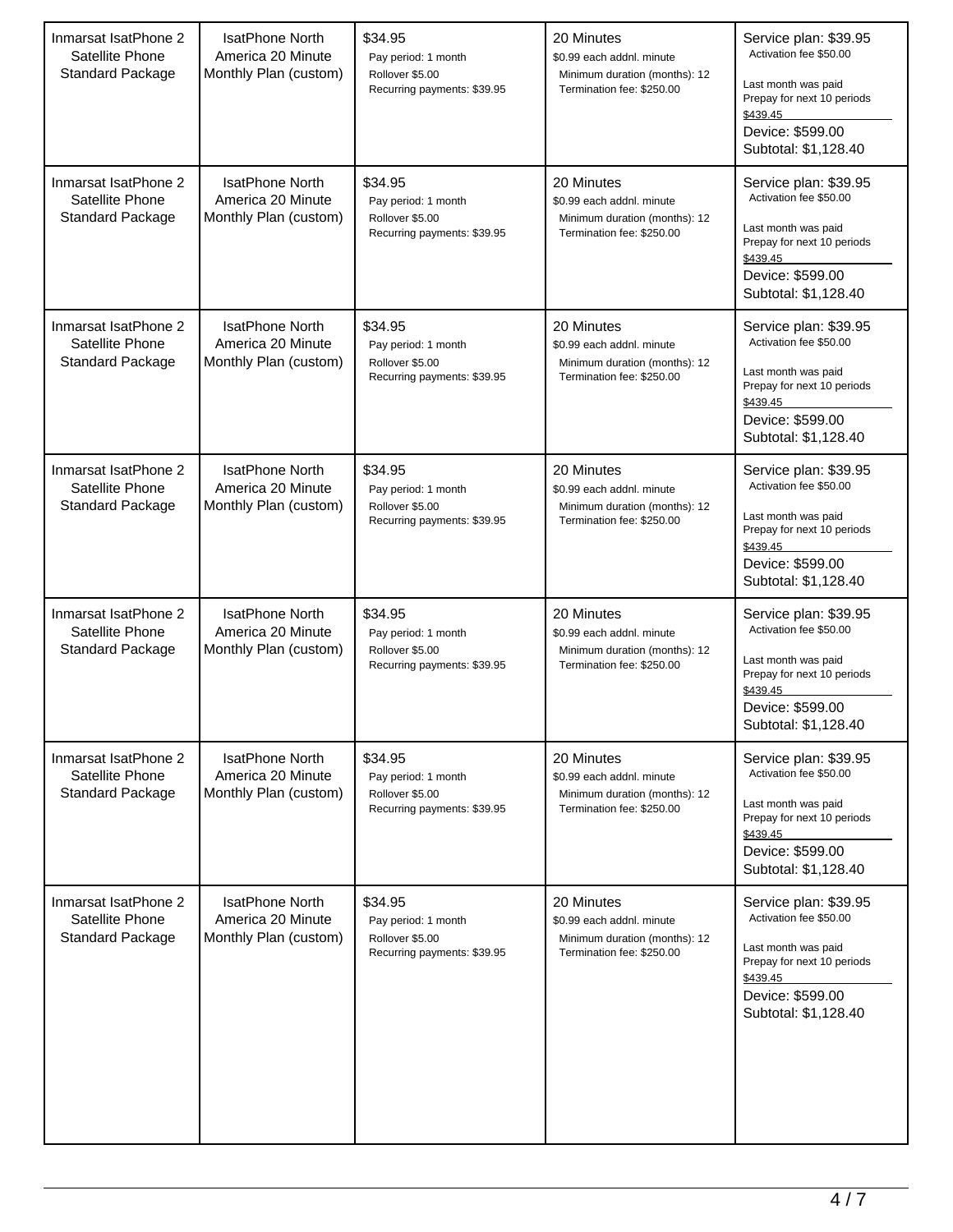| Inmarsat IsatPhone 2<br>Satellite Phone<br><b>Standard Package</b> | <b>IsatPhone North</b><br>America 20 Minute<br>Monthly Plan (custom) | \$34.95<br>Pay period: 1 month<br>Rollover \$5.00<br>Recurring payments: \$39.95 | 20 Minutes<br>\$0.99 each addnl. minute<br>Minimum duration (months): 12<br>Termination fee: \$250.00 | Service plan: \$39.95<br>Activation fee \$50.00<br>Last month was paid<br>Prepay for next 10 periods<br>\$439.45<br>Device: \$599.00<br>Subtotal: \$1,128.40 |
|--------------------------------------------------------------------|----------------------------------------------------------------------|----------------------------------------------------------------------------------|-------------------------------------------------------------------------------------------------------|--------------------------------------------------------------------------------------------------------------------------------------------------------------|
| Inmarsat IsatPhone 2<br>Satellite Phone<br><b>Standard Package</b> | <b>IsatPhone North</b><br>America 20 Minute<br>Monthly Plan (custom) | \$34.95<br>Pay period: 1 month<br>Rollover \$5.00<br>Recurring payments: \$39.95 | 20 Minutes<br>\$0.99 each addnl. minute<br>Minimum duration (months): 12<br>Termination fee: \$250.00 | Service plan: \$39.95<br>Activation fee \$50.00<br>Last month was paid<br>Prepay for next 10 periods<br>\$439.45<br>Device: \$599.00<br>Subtotal: \$1,128.40 |
| Inmarsat IsatPhone 2<br>Satellite Phone<br><b>Standard Package</b> | IsatPhone North<br>America 20 Minute<br>Monthly Plan (custom)        | \$34.95<br>Pay period: 1 month<br>Rollover \$5.00<br>Recurring payments: \$39.95 | 20 Minutes<br>\$0.99 each addnl. minute<br>Minimum duration (months): 12<br>Termination fee: \$250.00 | Service plan: \$39.95<br>Activation fee \$50.00<br>Last month was paid<br>Prepay for next 10 periods<br>\$439.45<br>Device: \$599.00<br>Subtotal: \$1,128.40 |
| Inmarsat IsatPhone 2<br>Satellite Phone<br><b>Standard Package</b> | <b>IsatPhone North</b><br>America 20 Minute<br>Monthly Plan (custom) | \$34.95<br>Pay period: 1 month<br>Rollover \$5.00<br>Recurring payments: \$39.95 | 20 Minutes<br>\$0.99 each addnl. minute<br>Minimum duration (months): 12<br>Termination fee: \$250.00 | Service plan: \$39.95<br>Activation fee \$50.00<br>Last month was paid<br>Prepay for next 10 periods<br>\$439.45<br>Device: \$599.00<br>Subtotal: \$1,128.40 |
| Inmarsat IsatPhone 2<br>Satellite Phone<br><b>Standard Package</b> | <b>IsatPhone North</b><br>America 20 Minute<br>Monthly Plan (custom) | \$34.95<br>Pay period: 1 month<br>Rollover \$5.00<br>Recurring payments: \$39.95 | 20 Minutes<br>\$0.99 each addnl. minute<br>Minimum duration (months): 12<br>Termination fee: \$250.00 | Service plan: \$39.95<br>Activation fee \$50.00<br>Last month was paid<br>Prepay for next 10 periods<br>\$439.45<br>Device: \$599.00<br>Subtotal: \$1,128.40 |
| Inmarsat IsatPhone 2<br>Satellite Phone<br><b>Standard Package</b> | <b>IsatPhone North</b><br>America 20 Minute<br>Monthly Plan (custom) | \$34.95<br>Pay period: 1 month<br>Rollover \$5.00<br>Recurring payments: \$39.95 | 20 Minutes<br>\$0.99 each addnl. minute<br>Minimum duration (months): 12<br>Termination fee: \$250.00 | Service plan: \$39.95<br>Activation fee \$50.00<br>Last month was paid<br>Prepay for next 10 periods<br>\$439.45<br>Device: \$599.00<br>Subtotal: \$1,128.40 |
| Inmarsat IsatPhone 2<br>Satellite Phone<br><b>Standard Package</b> | IsatPhone North<br>America 20 Minute<br>Monthly Plan (custom)        | \$34.95<br>Pay period: 1 month<br>Rollover \$5.00<br>Recurring payments: \$39.95 | 20 Minutes<br>\$0.99 each addnl. minute<br>Minimum duration (months): 12<br>Termination fee: \$250.00 | Service plan: \$39.95<br>Activation fee \$50.00<br>Last month was paid<br>Prepay for next 10 periods<br>\$439.45<br>Device: \$599.00<br>Subtotal: \$1,128.40 |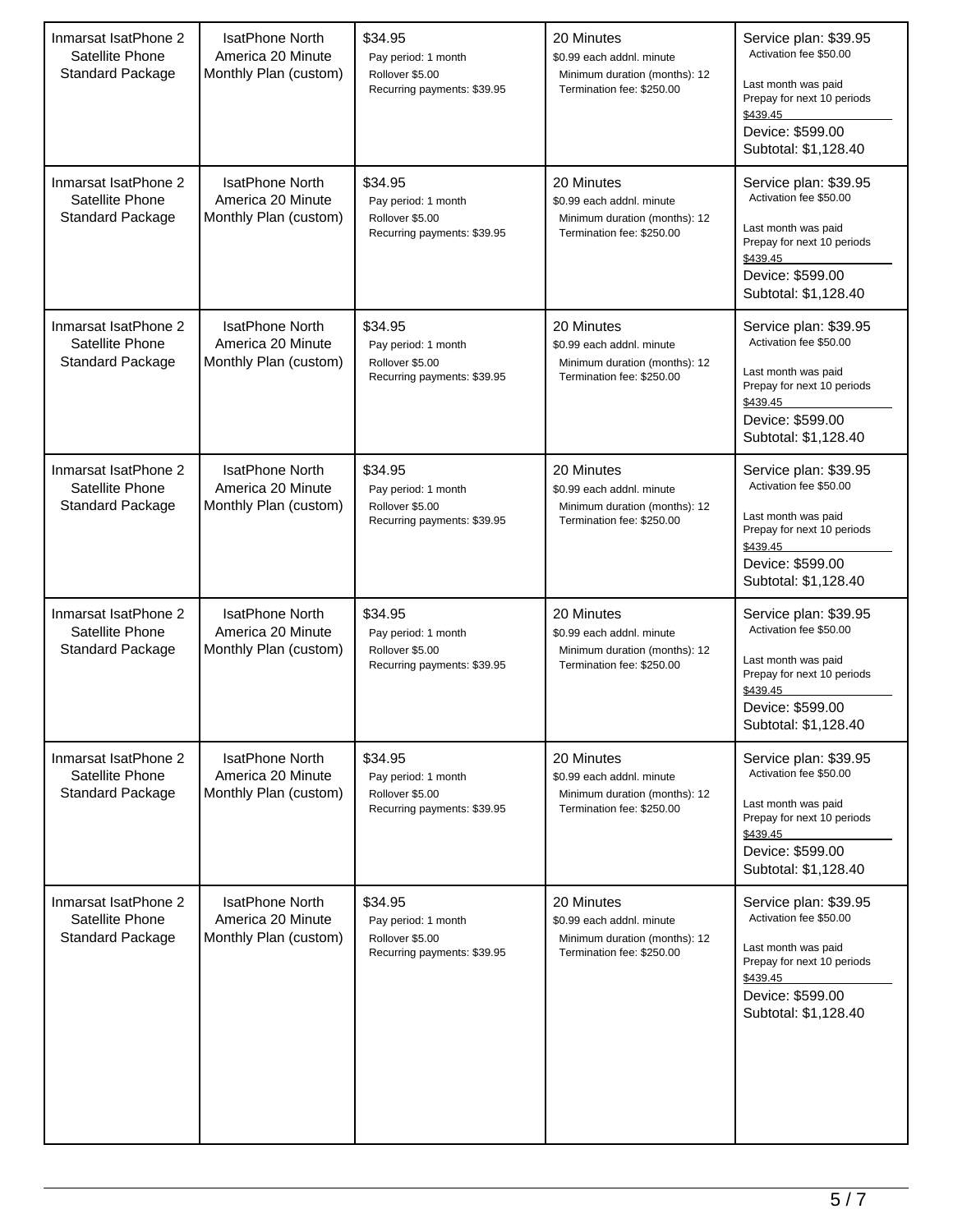| Inmarsat IsatPhone 2<br>Satellite Phone<br><b>Standard Package</b> | <b>IsatPhone North</b><br>America 20 Minute<br>Monthly Plan (custom) | \$34.95<br>Pay period: 1 month<br>Rollover \$5.00<br>Recurring payments: \$39.95 | 20 Minutes<br>\$0.99 each addnl. minute<br>Minimum duration (months): 12<br>Termination fee: \$250.00 | Service plan: \$39.95<br>Activation fee \$50.00<br>Last month was paid<br>Prepay for next 10 periods<br>\$439.45<br>Device: \$599.00<br>Subtotal: \$1,128.40 |
|--------------------------------------------------------------------|----------------------------------------------------------------------|----------------------------------------------------------------------------------|-------------------------------------------------------------------------------------------------------|--------------------------------------------------------------------------------------------------------------------------------------------------------------|
| Inmarsat IsatPhone 2<br>Satellite Phone<br><b>Standard Package</b> | <b>IsatPhone North</b><br>America 20 Minute<br>Monthly Plan (custom) | \$34.95<br>Pay period: 1 month<br>Rollover \$5.00<br>Recurring payments: \$39.95 | 20 Minutes<br>\$0.99 each addnl. minute<br>Minimum duration (months): 12<br>Termination fee: \$250.00 | Service plan: \$39.95<br>Activation fee \$50.00<br>Last month was paid<br>Prepay for next 10 periods<br>\$439.45<br>Device: \$599.00<br>Subtotal: \$1,128.40 |
| Inmarsat IsatPhone 2<br>Satellite Phone<br><b>Standard Package</b> | <b>IsatPhone North</b><br>America 20 Minute<br>Monthly Plan (custom) | \$34.95<br>Pay period: 1 month<br>Rollover \$5.00<br>Recurring payments: \$39.95 | 20 Minutes<br>\$0.99 each addnl. minute<br>Minimum duration (months): 12<br>Termination fee: \$250.00 | Service plan: \$39.95<br>Activation fee \$50.00<br>Last month was paid<br>Prepay for next 10 periods<br>\$439.45<br>Device: \$599.00<br>Subtotal: \$1,128.40 |
| Inmarsat IsatPhone 2<br>Satellite Phone<br><b>Standard Package</b> | <b>IsatPhone North</b><br>America 20 Minute<br>Monthly Plan (custom) | \$34.95<br>Pay period: 1 month<br>Rollover \$5.00<br>Recurring payments: \$39.95 | 20 Minutes<br>\$0.99 each addnl. minute<br>Minimum duration (months): 12<br>Termination fee: \$250.00 | Service plan: \$39.95<br>Activation fee \$50.00<br>Last month was paid<br>Prepay for next 10 periods<br>\$439.45<br>Device: \$599.00<br>Subtotal: \$1,128.40 |
| Inmarsat IsatPhone 2<br>Satellite Phone<br>Standard Package        | <b>IsatPhone North</b><br>America 20 Minute<br>Monthly Plan (custom) | \$34.95<br>Pay period: 1 month<br>Rollover \$5.00<br>Recurring payments: \$39.95 | 20 Minutes<br>\$0.99 each addnl. minute<br>Minimum duration (months): 12<br>Termination fee: \$250.00 | Service plan: \$39.95<br>Activation fee \$50.00<br>Last month was paid<br>Prepay for next 10 periods<br>\$439.45<br>Device: \$599.00<br>Subtotal: \$1,128.40 |
| Inmarsat IsatPhone 2<br>Satellite Phone<br><b>Standard Package</b> | <b>IsatPhone North</b><br>America 20 Minute<br>Monthly Plan (custom) | \$34.95<br>Pay period: 1 month<br>Rollover \$5.00<br>Recurring payments: \$39.95 | 20 Minutes<br>\$0.99 each addnl. minute<br>Minimum duration (months): 12<br>Termination fee: \$250.00 | Service plan: \$39.95<br>Activation fee \$50.00<br>Last month was paid<br>Prepay for next 10 periods<br>\$439.45<br>Device: \$599.00<br>Subtotal: \$1,128.40 |
| Inmarsat IsatPhone 2<br>Satellite Phone<br><b>Standard Package</b> | <b>IsatPhone North</b><br>America 20 Minute<br>Monthly Plan (custom) | \$34.95<br>Pay period: 1 month<br>Rollover \$5.00<br>Recurring payments: \$39.95 | 20 Minutes<br>\$0.99 each addnl. minute<br>Minimum duration (months): 12<br>Termination fee: \$250.00 | Service plan: \$39.95<br>Activation fee \$50.00<br>Last month was paid<br>Prepay for next 10 periods<br>\$439.45<br>Device: \$599.00<br>Subtotal: \$1,128.40 |